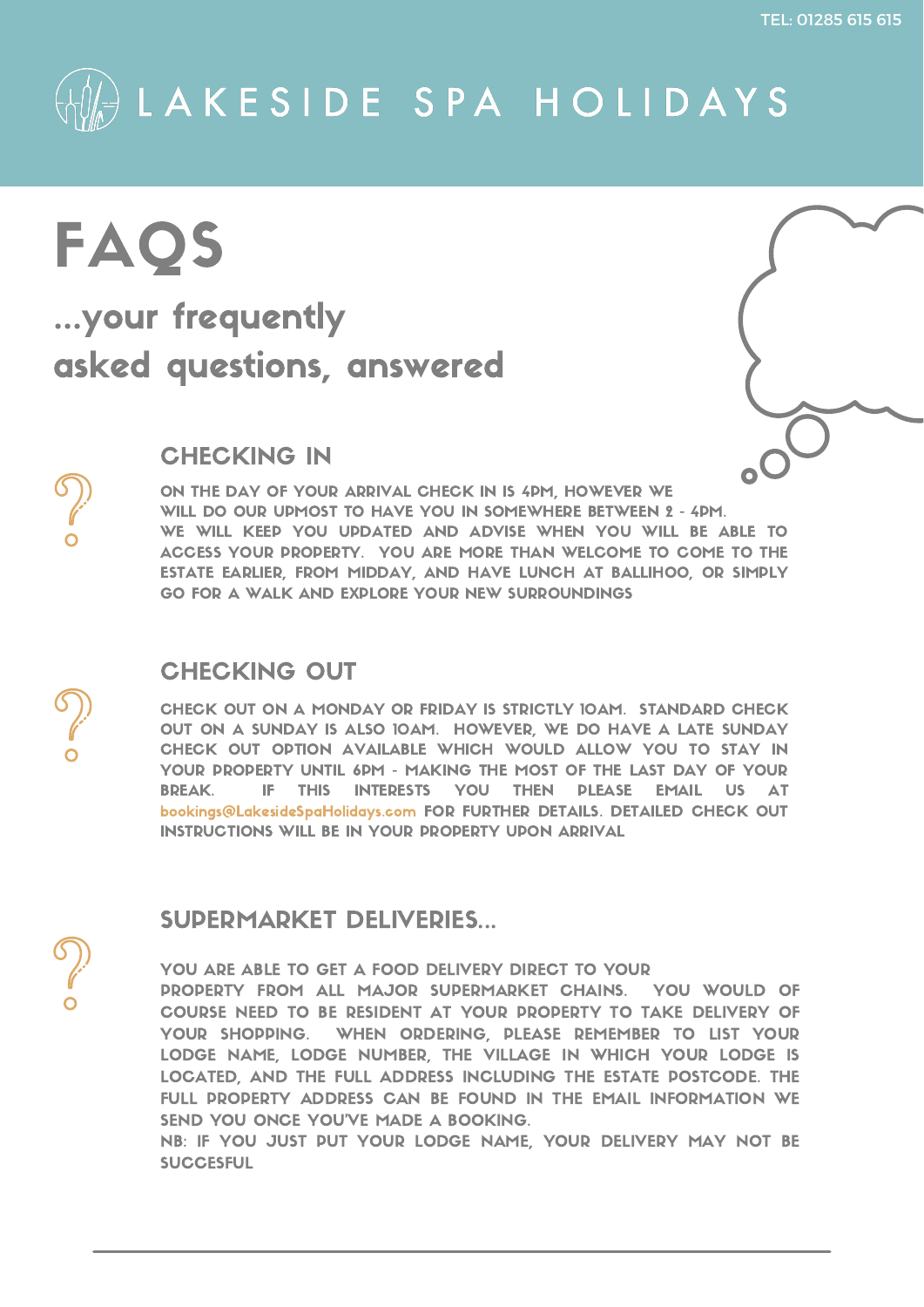

### ARE TOWELS AND LINEN PROVIDED?

WE PROVIDE 1 X SET OF TOWELS FOR EACH GUEST THAT YOU HAVE INDICATED ON YOUR ORIGINAL BOOKING FORM. ALL BEDS IN THE PROPERTY WILL BE FULLY MADE AND READY FOR YOUR ARRIVAL. PLEASE NOTE THAT THERE WILL NOT BE A BED LINEN CHANGE DURING YOUR STAY AND THAT YOU MUST PROVIDE YOUR OWN TOWELS FOR USE AT THE SPA AND FOR YOUR HOT TUB AT YOUR PROPERTY. TEA TOWELS ARE PROVIDED.



YES, CHILDREN OF ALL AGES ARE MOST WELCOME IN THE LUXURY SPA FACILITY. THE SPA DOES ALSO HAVE DESIGNATED ADULT ONLY SWIMMING TIMES (USUALLY EVENINGS). PLEASE CONTACT THE SPA FOR ALL FURTHER INFORMATION tel: 01285 862 640



PLEASE CONTACT THE SPA DIRECTLY AS PRICES AND TREATMENTS DO VARY ACCORDING TO SEASON AND ANY PROMOTIONS THAT MAY BE RUNNING AT ANY GIVEN TIME. YOU CAN PRE-BOOK TREATMENTS A FEW MONTHS IN ADVANCE, BUT WE WOULD RECOMMEND DOING AS EARLY AS POSSIBLE TO AVOID DISAPPOINTMENT AS THEY ARE OFTEN FULLY BOOKED EACH WEEKEND. TO VIEW AND BOOK TREATMENTS: [CLICK](https://www.lmespa.net/treatments) HERE

### ARE CHILDREN ALLOWED IN THE SPA?

### BOOKING SPA TREATMENTS...

# IS THERE A SHOP ON THE ESTATE?

BALLIHOO MARKET, LOCATED OUTSIDE THE BALLIHOO RESTAURANT ENTRANCE, STOCKS THE ESSENTIALS ON A ZERO WASTE BASIS, AND ALSO OFFERS OTHER GOODIES SUCH AS HOME-MADE CHUTNEYS, CONSERVES, SAUCES, STOCKS, FINE WINES, LOCAL CHEESES, PRODUCE GROWN FROM THE ESTATE'S VERY OWN ALLOTMENTS AND BERRIES & HERBS, GROWN AND FORAGED FROM THE ESTATE. THERE IS ALSO A 24-HOURS TESCO EXTRA IN CIRENCESTER (4 MILES AWAY) - Tesco, Kings Meadow, Crickdale Road, Cirencester. GL7 1NP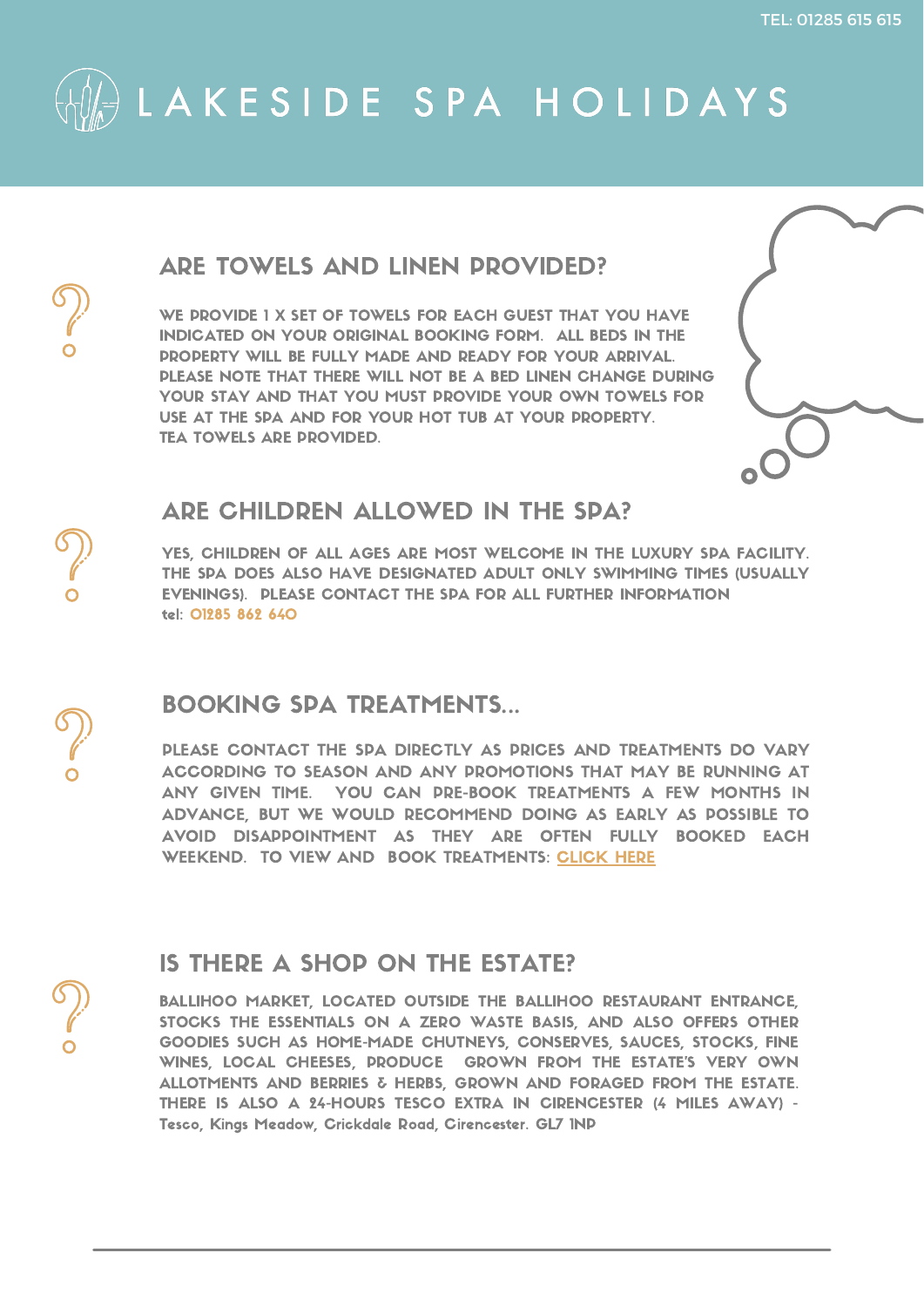MAIN OFFICE: 01285 615 615 THE POST CODE FOR LOWER MILL ESTATE IS: GL7 [6BG](https://goo.gl/maps/mkFg8gCQj47iypSQ7) LOWER MILL SPA: 01285 862 640 BALLIHOO: 01285 840 181 ACTIVITY HUB: 01285 719 960





### HANDY CONTACT DETAILS

FOR BALLIHOO TABLE RESERVATIONS: [CLICK](https://www.ballihooclub.com/reservations/) HERE

PLEASE ONLY PARK IN YOUR DESIGNATED PARKING SPACE - MARKED WITH YOUR HOUSE NUMBER ON A SILVER PLAQUE. IF THERE ARE SEVERAL CARS IN YOUR PARTY, PLEASE PARK IN VISITOR SPACES (MARKED 'V') OR IN ONE OF THE OVERFLOW CAR PARKS. PLEASE DO NOT PARK IN ANY OTHER PROPERTY'S PARKING SPACE. PLEASE CONTACT THE LOWER MILL ESTATE OFFICE IF SOMEONE IS IN YOUR SPACE. ENSURE ALL CARS DISPLAY PARKING PERMITS WHILST ON THE ESTATE.



### PARKING...



YOUR WIFI PASSWORD FOR THE DURATION OF YOUR STAY WILL BE IN YOUR PROPERTY ONCE YOU'VE SAFELY ARRIVED. SUPER FAST FIBRE IS NOW INSTALLED. EACH PROPERTY HAS ITS OWN DEDICATED BROADBAND AND YOU CAN USE MULTIPLE DEVICES, ALTHOUGH DO TRY AND SEE SOME OF THE NATURE RESERVE :)



### WIFI PASSWORD

A TRAVEL COT CAN BE PROVIDED FOR YOU IN YOUR PROPERTY. PLEASE NOTE, THAT DUE TO HEALTH AND SAFETY WE ARE UNABLE TO PROVIDE ANY BEDDING FOR THE TRAVEL COT, OR A MATTRESS THAT IS THICKER THAN THE 'WRAP AROUND BASE' THE COT COMES WITH. FOR YOUR REFERENCE, THE APPROX. SIZE OF THE ESSEMBLED TRAVEL COT IS 60-65 CM X 95-100 CM. THERE IS ALSO A HIGH CHAIR AVAILABLE FOR THE PROPERTY IF REQUIRED.

### TRAVEL COTS